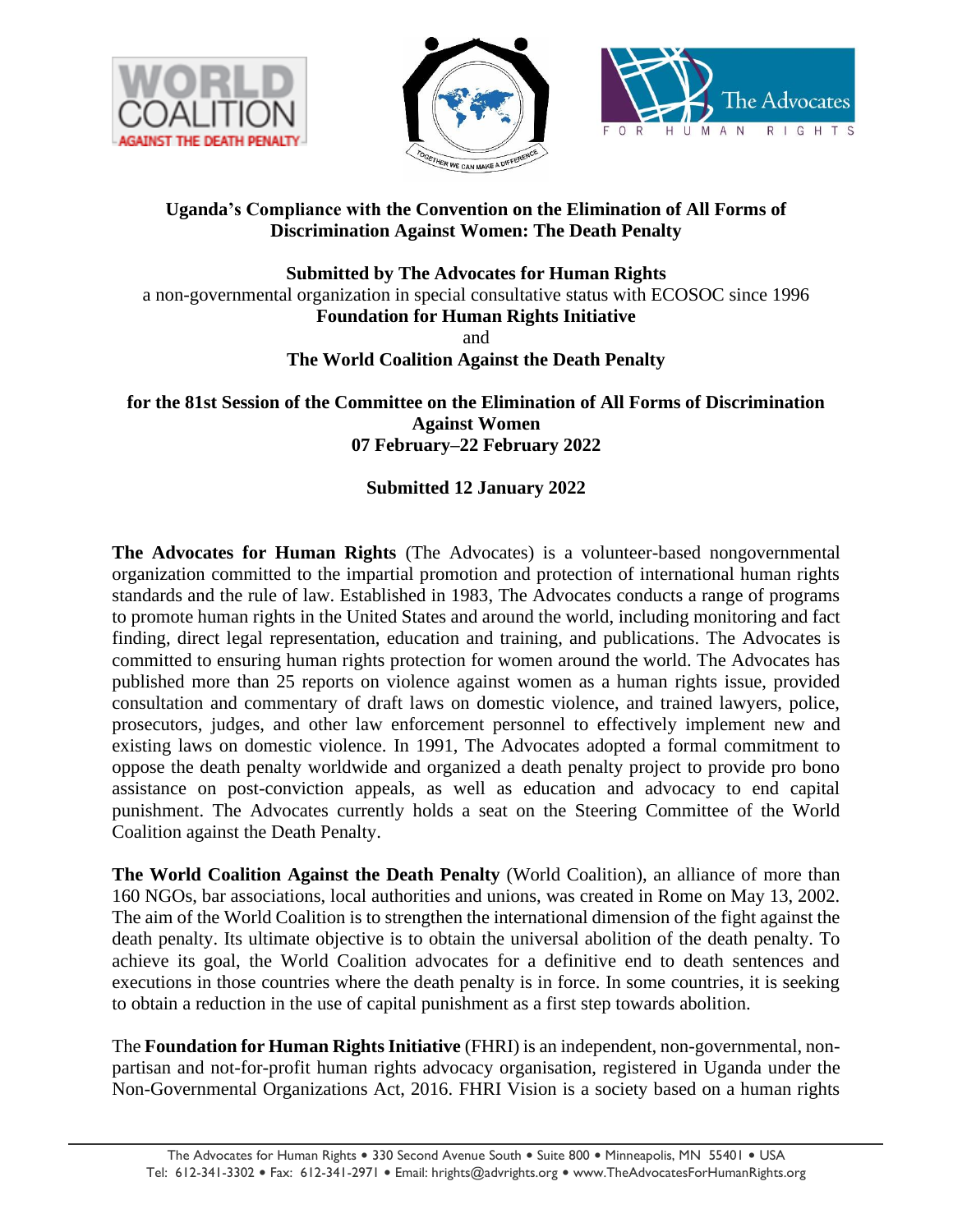and civic culture as a foundation for peace, stability, democracy, social justice and sustainable development. FHRI's Mission is to promote respect and observance of human rights practices and civic values, enhance best practices through training, education, research, advocacy, ICTs, and strategic partnership. The organisation has Observer Status with the African Commission on Human and Peoples' Rights, is a member of the World Coalition Against the Death Penalty (Paris) and is affiliated to the International Federation of Human Rights Defenders, (FIDH) in Paris, France. It is a membership organisation with a total of 1,515 members. FHRI commands a 29-year experience and expertise in human rights activism in Uganda. FHRI has been at the forefront in monitoring and documenting human rights violations, publication of periodic human rights reports, legal aid service provision to victims of human rights abuse; reporting before regional human rights treaty bodies, the judiciary, parliament, police and prisons; actively campaigns for the abolition of the death penalty including carrying out programmes that promote citizen participation and state accountability. Currently, it is spearheading five campaigns namely; *My Rights, My Power, Access to Justice, Rights and Rule of Law, Freedom from Pre-trial detention and the Campaign against the death penalty in Uganda*. FHRI is located at the Human Rights House, Plot 1853, John Kiyingi Road, Nsambya, Kampala Uganda.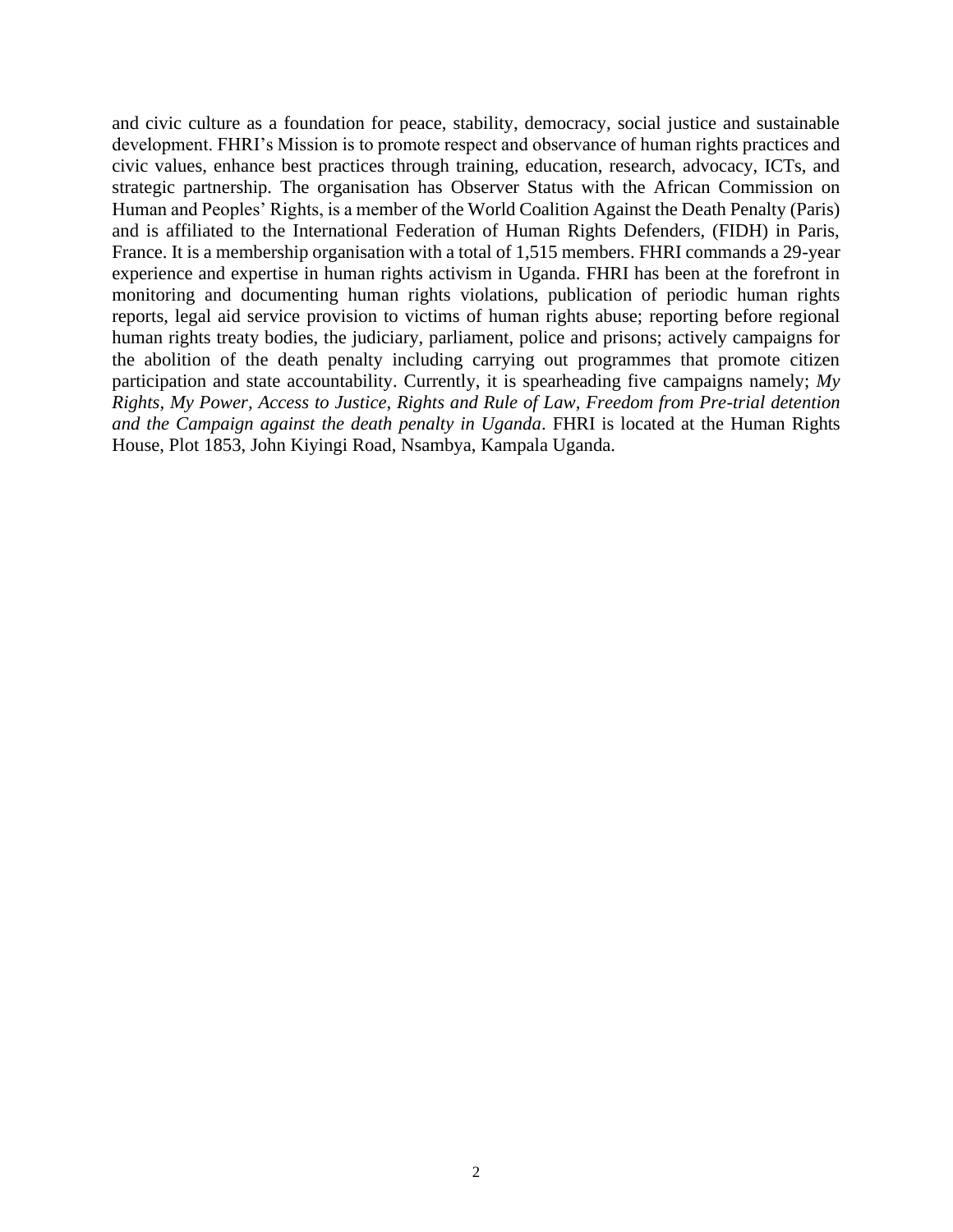#### **EXECUTIVE SUMMARY**

- 1. This report addresses Uganda's compliance with its obligations under the Convention on the Elimination of All Forms of Discrimination Against Women with respect to the death penalty. The report examines and discusses Ugandan death penalty laws and cases where women are sentenced to death row in Uganda, primarily for murder.
- 2. This report recommends that Uganda adopt a number of key recommendations to better align its death penalty practices with Uganda's obligations to women under the Convention. These steps, among other things, include: (1) abolishing the death penalty and in the interim, limiting the death penalty to only the most serious crimes of intentional killing of another human; (2) ensuring proper gender-sensitive training in the judicial system and protecting women in conflict with the law when gender-based violence is involved; (3) developing and implementing programs to prevent gender-based violence and discrimination; and (4) ensuring fair access to counsel to women sentenced to death or at risk of being sentenced to death.

#### **Uganda fails to uphold its obligations under the Convention on the Elimination of All Forms of Discrimination Against Women with its retention of the death penalty**

- 3. Uganda is a retentionist state, $<sup>1</sup>$  meaning that it retains the death penalty for ordinary crimes. As</sup> of the end of 2020, there were 133+ people on death row in Uganda, which is a decrease from the  $250+$  people on death row in  $2017<sup>2</sup>$ . The last recorded civilian execution occurred in 1999 and the last recorded military execution occurred in  $2005$ .<sup>3</sup> Courts have significantly reduced the number of death sentences issued since the landmark 2009 *Kigula* case, <sup>4</sup> with no recorded death sentences in 2017, 5 recorded death sentences in 2018, 2 in 2019, and none in  $2020$ <sup>5</sup>
- 4. After a court sentences a person to death, the case record is submitted to the Advisory Committee on the Prerogative on Mercy, a committee that is made up of the Attorney General and six Ugandan citizens appointed by the President. The Advisory Committee reviews the defendant's case and makes a recommendation to the President on clemency, with the President making the final decision.
- 5. In December 2020, Uganda voted against the General Assembly's Resolution on a Moratorium on the Use of the Death Penalty.<sup>6</sup>

<sup>1</sup> Amnesty International, *Death Sentences and Executions 2020*, Apr. 21, 2021, p. 58. Available online at [https://www.amnesty.org/en/documents/act50/3760/2021/en/.](https://www.amnesty.org/en/documents/act50/3760/2021/en/)

<sup>2</sup> Amnesty International, *Death Sentences and Executions 2020*, Apr. 21, 2021, p. 58. Available online at [https://www.amnesty.org/en/documents/act50/3760/2021/en/.](https://www.amnesty.org/en/documents/act50/3760/2021/en/)

<sup>3</sup> Cornell Center on the Death Penalty Worldwide, *Uganda Country Profile*. Available online at https://deathpenaltyworldwide.org/database/#/results/country?id=82.

<sup>4</sup> The Ugandan Supreme Court in *Kigula* held that the death penalty is no longer mandatory for capital offenses. The Ugandan Supreme Court held that various provisions of the laws of Uganda prescribing a mandatory death sentence were inconsistent with the Constitution insofar as they were contrary to the principles of equality before the law and of fair trial. *Attorney General v. Susan Kigula & 417 Others* (Constitutional Appeal No. 03 OF 2006) [2009] UGSC 6 (21 January 2009).

<sup>5</sup> Amnesty International, *Death Sentences and Executions 2020*, Apr. 21, 2021, p. 58. Available online at <https://www.amnesty.org/en/documents/act50/3760/2021/en/>

<sup>6</sup> Amnesty International*, Death Sentences and Executions 2020*, Apr. 21, 2021. Available online at https://www.amnesty.org/en/documents/act50/3760/2021/en/.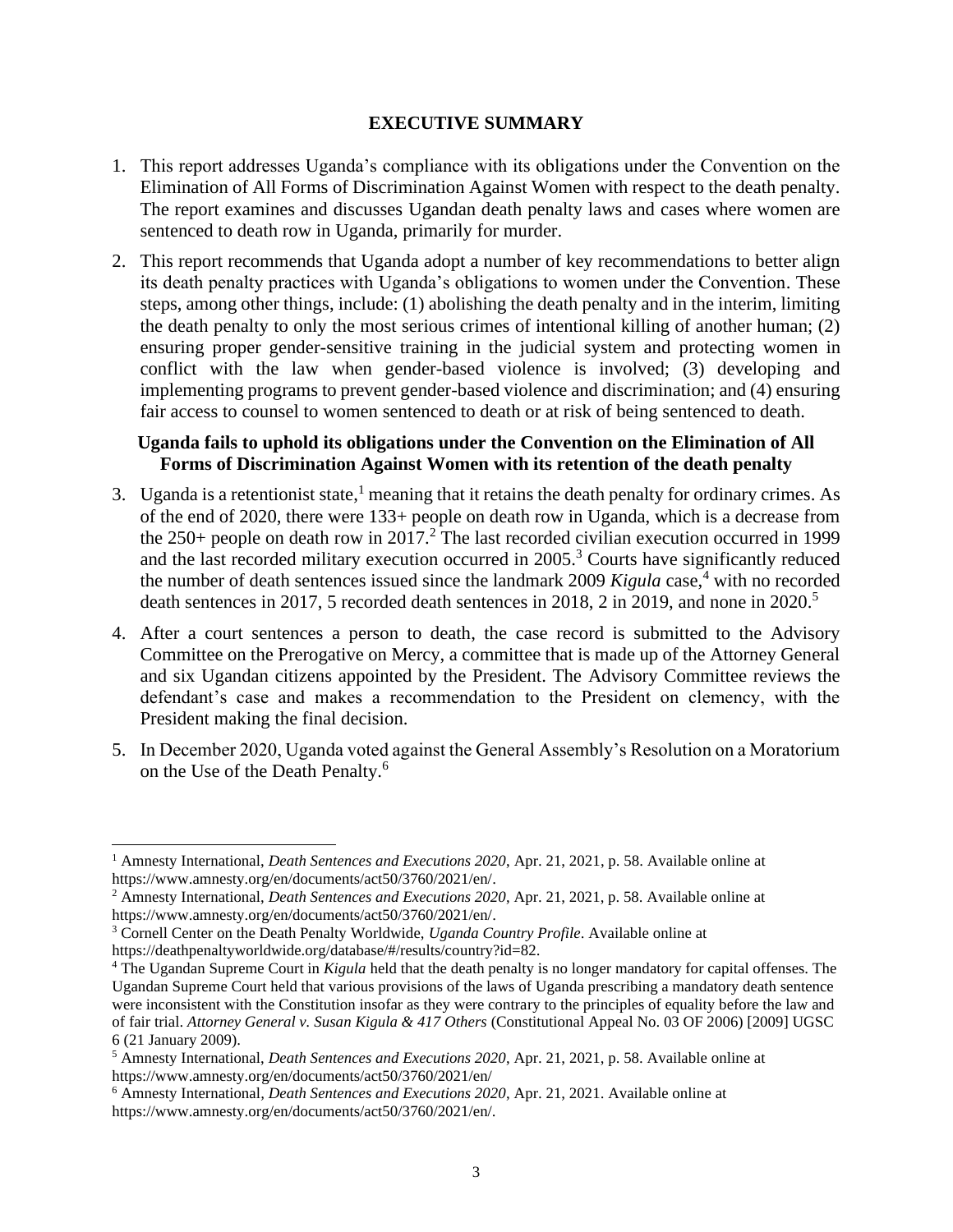### **I. The Ugandan Government's retention of the death penalty invites discriminatory sentences against women facing gender-based violence (List of Issues Paragraphs 4 and 10).**

- 6. The Committee requested information on the measures taken by the State Party to provide relief and redress by providing access to justice in instances of sexual and gender-based violence.<sup>7</sup> In addition, the Committee requested information on the measures taken or envisaged by the State Party to assess the impact of the national policy and action on the elimination of gender-based violence.<sup>8</sup> The Committee also requested information on how the State Party ensures that all allegations of domestic and sexual violence against women and girls, including sexual assault and rape, are duly investigated.<sup>9</sup>
- 7. The State Party's response overlooks the need for comprehensive training programs for prosecutors and judges when women are in conflict with the law. Specialized training is particularly important when women are defending themselves against gender-based violence (*i.e.*, defending against an abuser and acting in self-defense). Such training programs are especially important when women are subsequently charged with death-eligible offenses.
- 8. Women represent a small percentage of people on death row globally.<sup>10</sup> As such, there is little recorded information on the number of women on death row. There is limited information on the women who have been sentenced to death or executed in Uganda. In 2018, there were 11 women reported to be on death row in Uganda (*i.e.*, 4% of people on death row).<sup>11</sup>
- 9. There is limited information available on the context of the crimes committed by women who have been sentenced to death in Uganda. However, there is at least one reported case in which the woman was sentenced to death for killing her abuser.<sup>12</sup> This case suggests that when women are sentenced to death for killing another human being, legal proceedings ignore gender-based violence and the imbalance in power dynamics between an accused woman and the abusive spouse or family member.
- 10. According to a comprehensive study conducted by the Cornell Center on the Death Penalty Worldwide, data indicate that most women on death row have been sentenced to death for the crime of murder.<sup>13</sup> And according to Penal Reform International, which studied women who

<sup>7</sup> Convention on the Elimination of All Forms of Discrimination Against Women. *List of Issues and questions in relation to the sixth periodic report of Uganda*, due in 2022, (10 Mar. 2021), U.N. Doc. CEDAW/C/UGA/Q/8-9, ¶ 4.

<sup>8</sup> Convention on the Elimination of All Forms of Discrimination Against Women. *List of Issues and questions in relation to the sixth periodic report of Uganda*, due in 2022, (10 Mar. 2021), U.N. Doc. CEDAW/C/UGA/Q/8-9, ¶ 10.

<sup>9</sup> Convention on the Elimination of All Forms of Discrimination Against Women. *List of Issues and questions in relation to the sixth periodic report of Uganda*, due in 2022, (10 Mar. 2021), U.N. Doc. CEDAW/C/UGA/Q/8-9, ¶ 10.

<sup>10</sup> World Coalition Against the Death Penalty & The Advocates for Human Rights, *Women Sentenced to Death: An Invisible Reality*, Oct. 10, 2021, p. 2.

<sup>11</sup> Sabrina Mahtani, *The Invisibles: Women on Death Row in Africa*, Oct. 10, 2018, [https://www.africaportal.org/features/invisibles-women-death-row-africa/.](https://www.africaportal.org/features/invisibles-women-death-row-africa/)

<sup>&</sup>lt;sup>12</sup> Tanya Murshed, affiliated with Evolve, Interview with the Cornell Center on the Death Penalty Worldwide, Mar. 18, 2015.

<sup>13</sup> The Cornell Center on the Death Penalty Worldwide (The Alice Project), *Judged for More Than Her Crime: A Global Overview of Women Facing the Death Penalty*, Sep. 2018, p. 11. Available online at https://www.deathpenaltyworldwide.org/wp-content/uploads/2019/12/Judged-More-Than-Her-Crime.pdf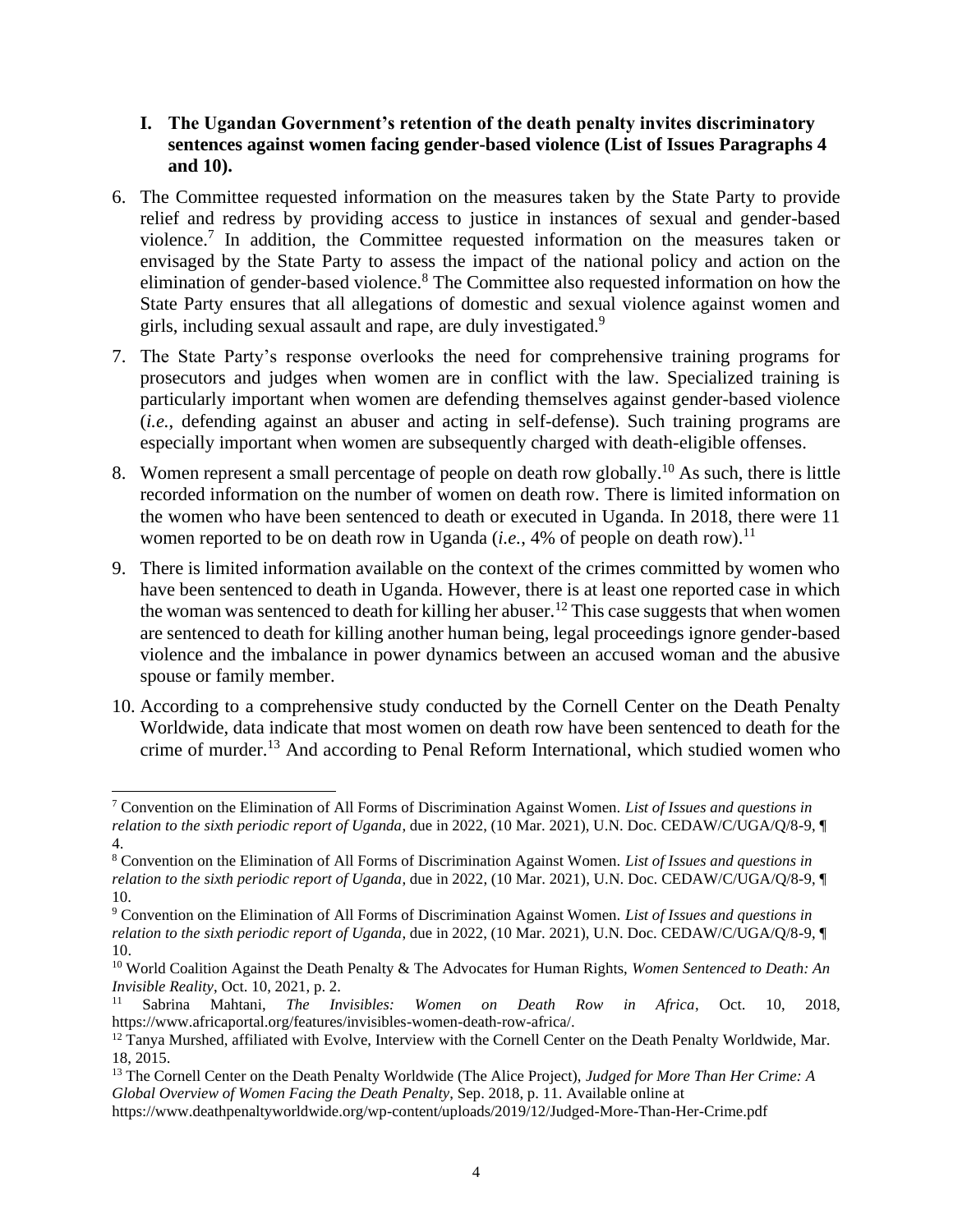kill in the context of domestic violence in Uganda, approximately 86% of all women in prison (not just those sentenced to death) in Uganda are either charged with or convicted of murder, manslaughter, or assault.<sup>14</sup> Penal Reform International's study also showed that a quarter of all homicides committed by women in prison in Uganda involve the death of an intimate partner.<sup>15</sup>

- 11. The women imprisoned in Uganda for committing offences against life (*i.e.*, murder, assault, or manslaughter) have typically experienced prolonged domestic violence at the hands of a partner, spouse, or another family member. As such, domestic violence is an important context for homicides committed by women in Uganda.<sup>16</sup>
- 12. Under Ugandan law, the elements of self-defense have been articulated under *Uganda v. Kamyuka Ivan* to include: (1) an attack on the accused person or close relative; (2) reasonable belief that he was in imminent danger of death or serious bodily harm; (3) belief that it was necessary to use force to repel the attack; and (4) reasonable belief that the force used was necessary to prevent or resist the attack.<sup>17</sup> Though self-defense has been used widely in homicide cases against an intimate partner, it has not been accessible to women who kill following a *history* of abuse. This gap is because these women often cannot make a showing of an actual threat at the time the responsive force was used. Consequently, the response may be viewed as unreasonable. Moreover, the requirement of apprehension of death or grievous bodily harm is problematic in the context of domestic violence because not all forms of abuse are physical (*i.e.*, emotional abuse, economic/financial abuse).<sup>18</sup>
- 13. Despite limited information on women being sentenced to death in Uganda, the information above suggests that women in Uganda face the death penalty in part because judicial proceedings discriminate against women due to a lack of gender-sensitive training and do not take into account the circumstances of the alleged crime. Alarmingly, courts rarely consider domestic violence as a mitigating factor during sentencing.<sup>19</sup> Research also indicates that courts also fail to account for power dynamics and tactics of coercive control that may impact a woman's involvement in a crime.

<sup>14</sup> Penal Reform International, *Women who kill in the context of domestic violence in Uganda: How does the criminal justice system respond?*, 2021, p. 5. Available online at https://cdn.penalreform.org/wpcontent/uploads/2021/10/Women-who-kill-in-the-context-of-domestic-violence\_Uganda.pdf

<sup>15</sup> Penal Reform International, *Women who kill in the context of domestic violence in Uganda: How does the criminal justice system respond?*, 2021, p. 5. Available online at https://cdn.penalreform.org/wpcontent/uploads/2021/10/Women-who-kill-in-the-context-of-domestic-violence\_Uganda.pdf

<sup>16</sup> Penal Reform International, *Women who kill in the context of domestic violence in Uganda: How does the criminal justice system respond?*, 2021, p. 5. Available online at https://cdn.penalreform.org/wp-

content/uploads/2021/10/Women-who-kill-in-the-context-of-domestic-violence\_Uganda.pdf

<sup>17</sup> Penal Reform International, *Women who kill in the context of domestic violence in Uganda: How does the criminal justice system respond?*, 2021, p. 5. Available online at https://cdn.penalreform.org/wp-

content/uploads/2021/10/Women-who-kill-in-the-context-of-domestic-violence\_Uganda.pdf

<sup>18</sup> Penal Reform International, *Women who kill in the context of domestic violence in Uganda: How does the* 

*criminal justice system respond?*, 2021, p. 16. Available online at https://cdn.penalreform.org/wp-

content/uploads/2021/10/Women-who-kill-in-the-context-of-domestic-violence\_Uganda.pdf

<sup>19</sup> The Cornell Center on the Death Penalty Worldwide (The Alice Project), *Judged for More Than Her Crime: A Global Overview of Women Facing the Death Penalty*, Sep. 2018, p. 11-12. Available online at https://www.deathpenaltyworldwide.org/wp-content/uploads/2019/12/Judged-More-Than-Her-Crime.pdf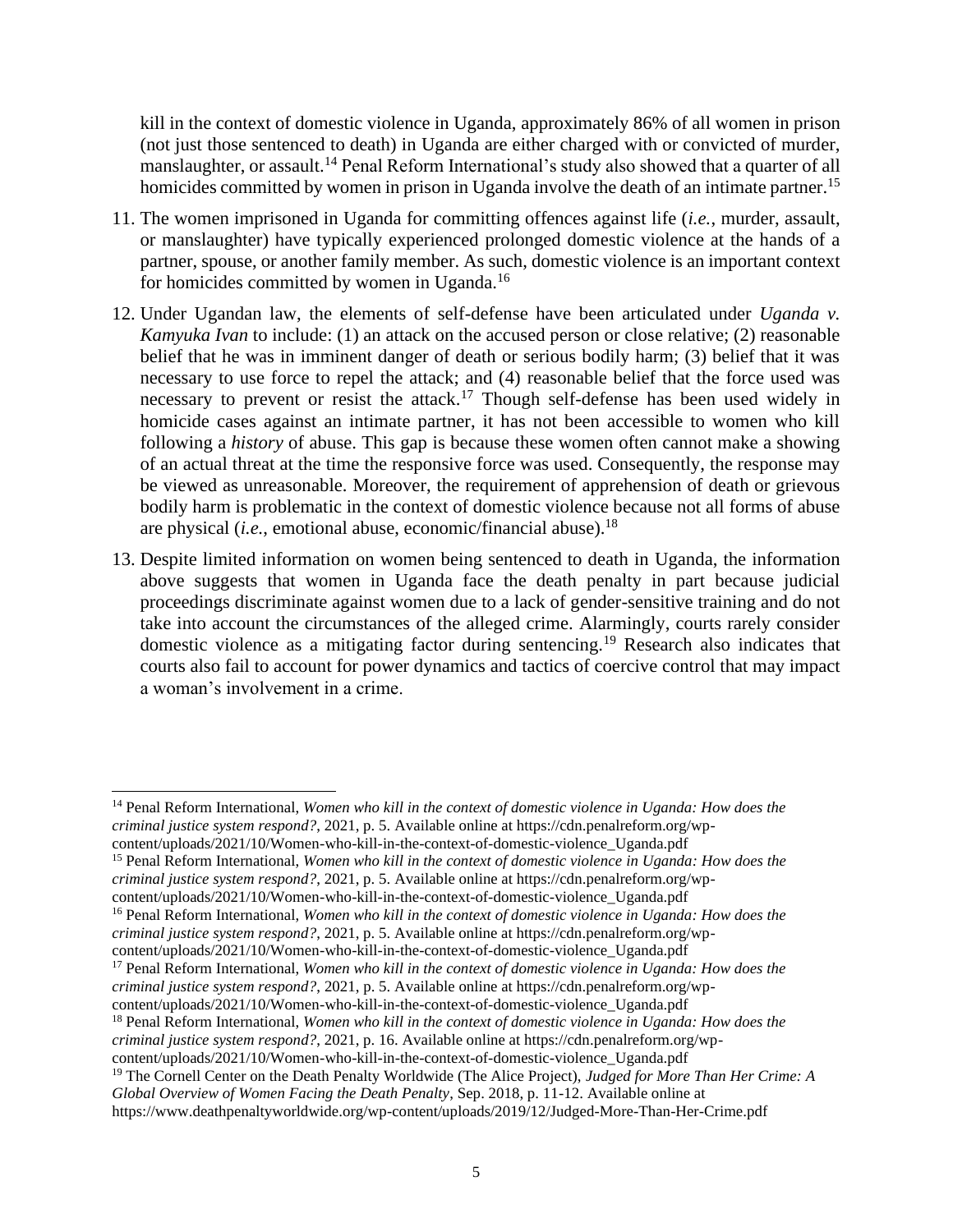#### **II. The Ugandan Government's retention of the death penalty invites discriminatory sentencing against women in poor and marginalized communities. (List of Issues Paragraph 21).**

- 14. The Committee requested information on the measures taken by the State Party to ensure that all services are available to rural and other disadvantaged groups of women, including indigenous women, to ensure the participation of women in decision-making processes.<sup>20</sup>
- 15. In response to the List of Issues, the State Party outlines that Article 32 of the 1995 Constitution provides for affirmative action in favor of historically disadvantaged groups.<sup>21</sup> The State Party lacks any showing of a mechanism supporting disadvantaged groups, such as allowing for the submission of gender-specific factors for the circumstances of a woman's violent crime (*i.e.*, protecting children, protecting oneself from an abuser, etc.). The State Party's response overlooks the need for comprehensive gender-sensitivity training for prosecutors and judges when women, particularly women in marginalized communities, are in conflict with the law. In instances where a woman is experiencing domestic violence or any other form of genderbased violence, these gender-specific considerations are crucial.
- 16. Interviews with lawyers and non-governmental organizations in Uganda indicate that the vast majority of women on death row are from poor and marginalized communities.<sup>22</sup> In Uganda, a study of incarcerated women reveals that they are largely uneducated, poor, ignorant of the law, and survivors of domestic violence.<sup>23</sup> Among the imprisoned women<sup>24</sup> in Uganda surveyed by Penal Reform International,  $61\%$  had never been to school.<sup>25</sup> In 2017, the UN Office of the High Commissioner of Human Rights called the death penalty a "class-based form of discrimination in most countries, thus making it the equivalent of an arbitrary killing." $^{26}$
- 17. Women living in poverty are disproportionately arrested, incarcerated, and sentenced to death worldwide.<sup>27</sup> In general, women from poor or marginalized communities are more heavily

https://www.deathpenaltyworldwide.org/wp-content/uploads/2019/12/Judged-More-Than-Her-Crime.pdf <sup>23</sup> Penal Reform International, *Women who kill in the context of domestic violence in Uganda: How does the criminal justice system respond?*, 2021, p. 21. Available online at https://cdn.penalreform.org/wpcontent/uploads/2021/10/Women-who-kill-in-the-context-of-domestic-violence\_Uganda.pdf

<sup>20</sup> Convention on the Elimination of All Forms of Discrimination Against Women. *List of Issues and questions in relation to the sixth periodic report of Uganda*, due in 2022, (10 Mar. 2021), U.N. Doc. CEDAW/C/UGA/Q/8-9, ¶ 21.

<sup>21</sup> Convention on the Elimination of All Forms of Discrimination Against Women. *Replies of Uganda to the list of issues and questions in relation to its combined eighth and ninth periodic reports*, due in 2022, (29 June 2020), CEDAW/C/UGA/8-9, ¶ 40, §137.

<sup>22</sup> The Cornell Center on the Death Penalty Worldwide (The Alice Project), *Judged for More Than Her Crime: A Global Overview of Women Facing the Death Penalty*, Sep. 2018, p. 18. Available online at

<sup>&</sup>lt;sup>24</sup> Those surveyed were women imprisoned in Uganda for committing offences against life but not necessarily sentenced to death.

<sup>25</sup> Penal Reform International, *Women who kill in the context of domestic violence in Uganda: How does the criminal justice system respond?*, 2021, p. 13. Available online at https://cdn.penalreform.org/wpcontent/uploads/2021/10/Women-who-kill-in-the-context-of-domestic-violence\_Uganda.pdf

<sup>&</sup>lt;sup>26</sup> U.N. Office of the High Commissioner for Human Rights, Death penalty disproportionately affects the poor, U.N. rights experts warn. Available online at:

http://www.ohchr.org/EN/NewsEvents/Pages/DisplayNews.aspx?NewsID=22208&L angID=E, Oct. 10, 2017.

<sup>27</sup> The Cornell Center on the Death Penalty Worldwide (The Alice Project), *Judged for More Than Her Crime: A Global Overview of Women Facing the Death Penalty*, Sep. 2018, p. 18. Available online at

https://www.deathpenaltyworldwide.org/wp-content/uploads/2019/12/Judged-More-Than-Her-Crime.pdf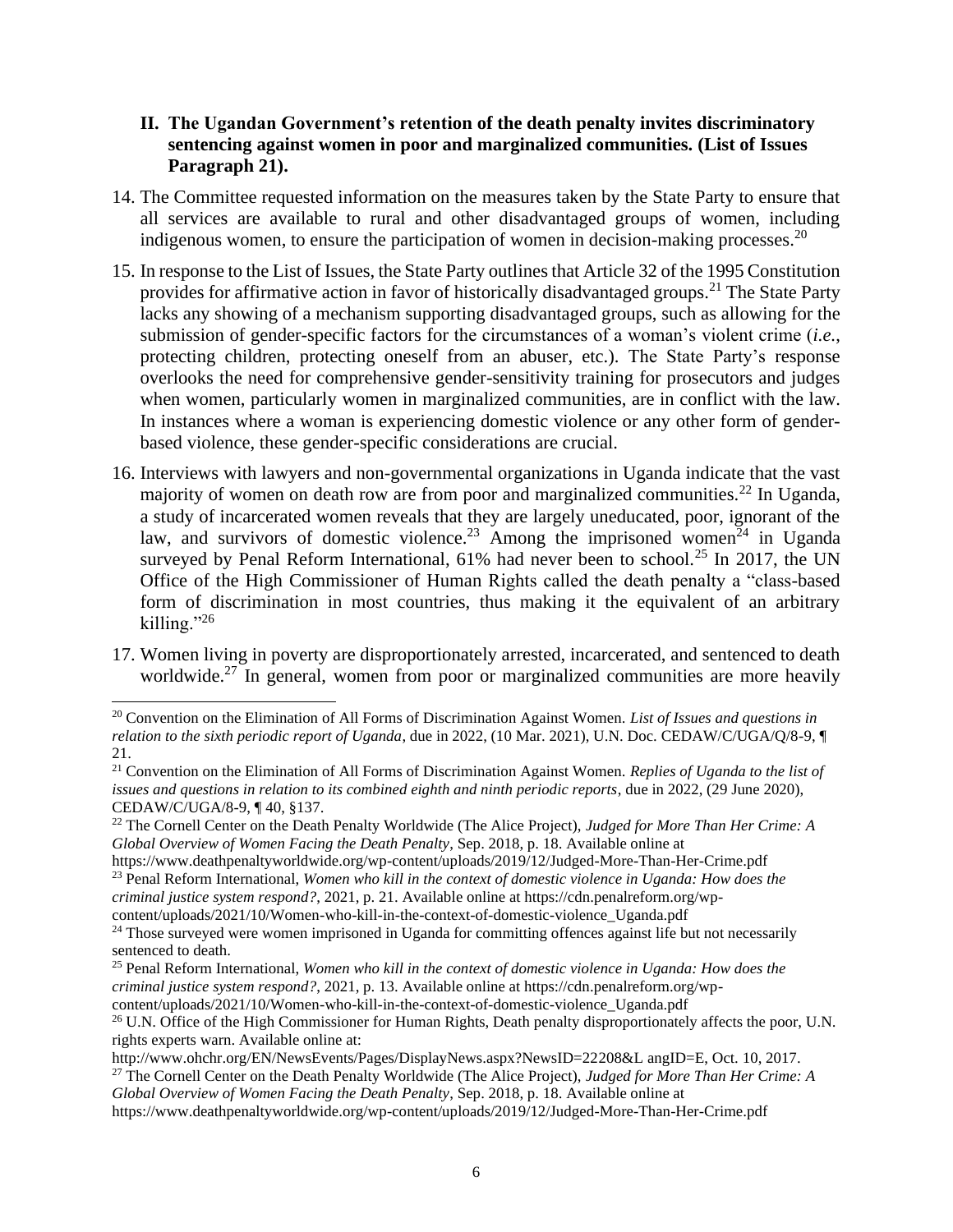policed, lack access to quality legal representation, and cannot afford to appeal their cases in court.<sup>28</sup> Marginalized and disadvantaged women in Uganda often do not have access to quality legal aid. Consequently, these women choose to plead guilty in their cases, often because of the lack of resources for counsel and because they are more likely to be illiterate and unaware of their legal rights.<sup>29</sup> <sup>30</sup> Lack of quality legal access has a profound impact on marginalized and disadvantaged women in Uganda, which can lead to a woman being sentenced to death arbitrarily.

18. Although parliament removed reference to the death penalty in the 2019 Anti-Homosexuality Act before passing it,<sup>31</sup> discourse around anti-LGBT legislation has a negative effect on the lives of LBT women in Uganda. Ugandan courts have never officially sentenced anyone to death penalty for same-sex sexual conduct, but repeated efforts to introduce the death penalty for same-sex conduct continue to threaten the human rights of LBT women. Ugandan politicians such as Minister of State for Ethics and Integrity Simon Lokodo publicly promote the idea that LGBT people deserve the death penalty.<sup>32</sup> Such statements exacerbate social stigma and can increase the risk of hate crimes based on sexual orientation and gender identity and expression, such as destruction of property, blackmail, mob violence, "corrective rape," and murder.<sup>33</sup> LBT women, including transgender women, are often the victims of these crimes.<sup>34</sup> Moreover, many victims do not report these crimes because they are reluctant to go to the police, who are often themselves perpetrators of hate crimes based on sexual orientation and gender identity and expression. 35

<sup>28</sup> The Cornell Center on the Death Penalty Worldwide (The Alice Project), *Judged for More Than Her Crime: A Global Overview of Women Facing the Death Penalty*, Sep. 2018, p. 18. Available online at

https://www.deathpenaltyworldwide.org/wp-content/uploads/2019/12/Judged-More-Than-Her-Crime.pdf <sup>29</sup> Penal Reform International, *Women who kill in the context of domestic violence in Uganda: How does the criminal justice system respond?*, 2021, p. 21. Available online at https://cdn.penalreform.org/wpcontent/uploads/2021/10/Women-who-kill-in-the-context-of-domestic-violence\_Uganda.pdf

<sup>30</sup> The Cornell Center on the Death Penalty Worldwide (The Alice Project), *Judged for More Than Her Crime: A Global Overview of Women Facing the Death Penalty*, Sep. 2018, p. 18. Available online at

https://www.deathpenaltyworldwide.org/wp-content/uploads/2019/12/Judged-More-Than-Her-Crime.pdf <sup>31</sup> Sexual Minorities Uganda, Sexual Offences Bill Withdrawn to include new Amendments, Feb. 2019. Available online at https://sexualminoritiesuganda.com/publications/blog/sexual-offences-bill-withdrawn-to-include-newamendments/

<sup>&</sup>lt;sup>32</sup> Reuters, Uganda denies plans to impose death penalty for gay sex amid global concern, Oct. 2019. Available online at https://www.reuters.com/article/us-uganda-lgbt-rights/uganda-denies-plans-to-impose-death-penalty-forgay-sex-amid-global-concern-idUSKBN1WT23I

<sup>&</sup>lt;sup>33</sup> The Guardian, Uganda anti-gay law led to tenfold rise in attacks on LGBTI people, report says, May 2014. Available online at https://www.theguardian.com/world/2014/may/12/uganda-anti-gay-law-rise-attacks; The Guardian, Gay African refugees face abduction, violence and rape in Uganda and Kenya, May 2012. Available online at https://www.theguardian.com/world/2012/may/18/gay-african-refugees-violence-kenya-uganda.

<sup>34</sup> The Guardian, Gay African refugees face abduction, violence and rape in Uganda and Kenya, May 2012. Available online at https://www.theguardian.com/world/2012/may/18/gay-african-refugees-violence-kenya-uganda; Sexual Minorities Uganda, Let's Remember, and Continue to Fight: Transgender Day Of Remembrance 2019, Nov. 2019. Available online at https://sexualminoritiesuganda.com/publications/blog/lets-remember-and-continue-tofighttransgender-day-of-remembrance-2019/.

<sup>&</sup>lt;sup>35</sup> Sexual Minorities Uganda, Let's Remember, and Continue to Fight: Transgender Day Of Remembrance 2019, Nov. 2019. Available online at https://sexualminoritiesuganda.com/publications/blog/lets-remember-and-continueto-fighttransgender-day-of-remembrance-2019/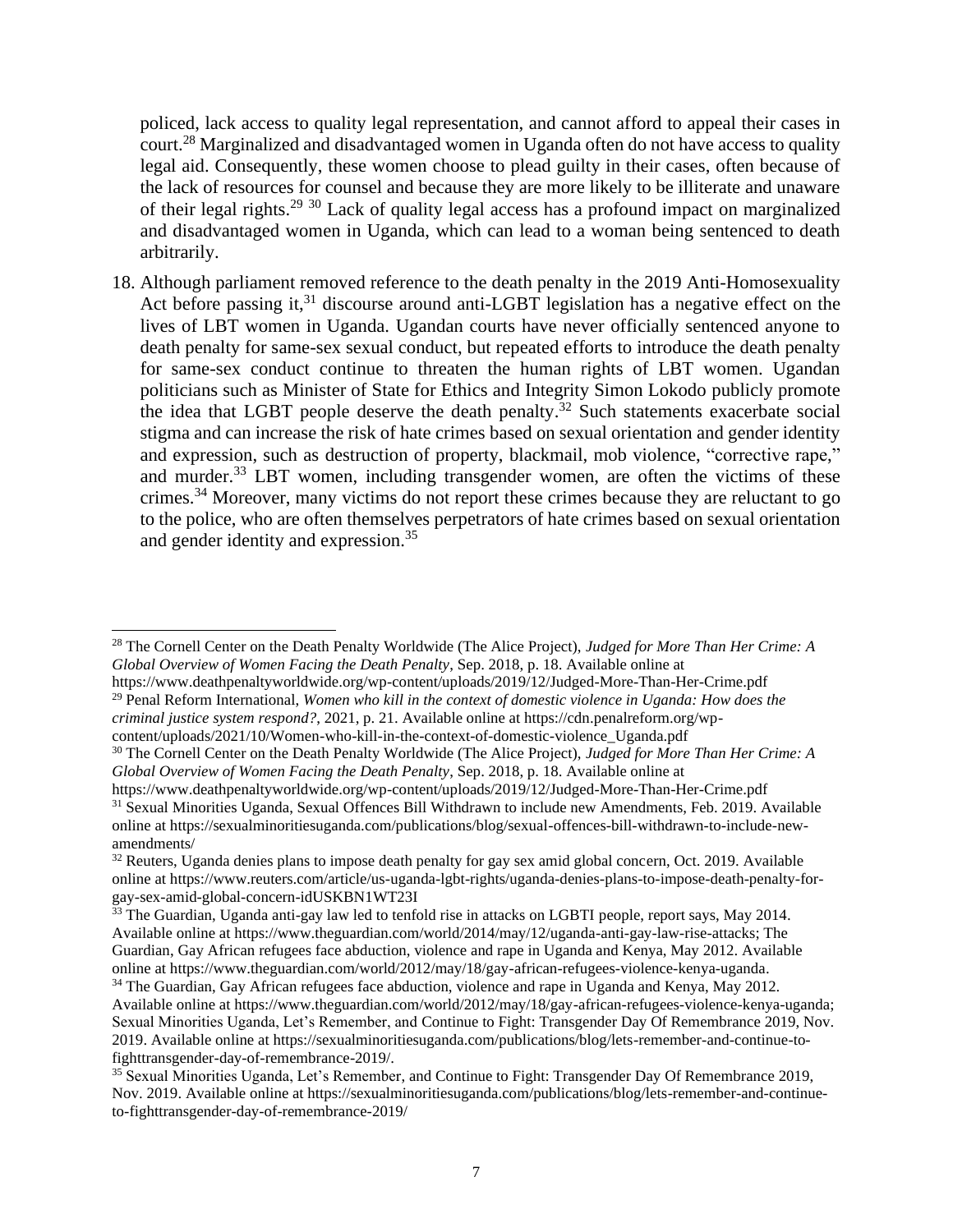## **III. Suggested recommendations**<sup>36</sup> for the Government of Uganda

- 19. The authors offer the following suggested recommendations for Ugandan authorities:
	- Abolish the death penalty and replace it with a sentence that is fair, proportionate, and consistent with international human rights standards.
	- In the interim, eliminate the death penalty as a possible sentence for offenses that do not involve an intentional killing committed at the hands of the person being sentenced.
	- Acknowledge the compounding forms of violence suffered by girls and women including gender-based violence and early and forced marriage—and review laws, criminal procedures, and judicial practices, and implement policies and legislative reforms to protect against such human rights violations.
	- Revise the law on murder/manslaughter to permit courts to take domestic violence into account for self-defense where homicide is committed in the context of a violent relationship or a history of gender-based violence.
	- Ensure that survivors of sexual violence are not prosecuted for illegal sexual conduct or similar offenses.
	- Ensure proper gender-sensitive training of all persons involved in the investigation, representation, and prosecution of crimes involving women.
	- Ensure that no woman or girl is sentenced to death for any crime committed when under the age of 18 years old.
	- Guarantee that each woman receives an individualized judicial process and is not charged through association with a male spouse, partner, or family member.
	- Increase the number of women involved in high positions of power within the Ugandan legal systems (*i.e.*, judges, prosecutors, and court administrators).
	- Develop and implement programs to prevent gender-based violence and discrimination, ensuring that access to justice, protection measures, and legal, social, and medical services are designed and implemented in a manner that ensures inclusion and accessibility for all, including women who are particularly vulnerable.
	- Provide and publish transparent information on the number of women sentenced to death and on death row, disaggregated by age, age of dependent children (if any), nationality, ethnic group, crimes of conviction, date of conviction, and date of execution (if applicable), to facilitate analysis of the demographics of women on death row.
	- In collaboration with civil society organizations, conduct an awareness-raising campaign within the judiciary and with all members of the Advisory Committee on

<sup>36</sup> Some of these recommendations are borrowed or adapted from *Judged for More Than Her Crime: A Global Overview of Women Facing the Death Penalty*, Cornell Center on the Death Penalty Worldwide, Sept. 2018, at 35. Available online at: https://www.deathpenaltyworldwide.org/wp-content/uploads/2019/12/Judged-More-Than-Her-Crime.pdf